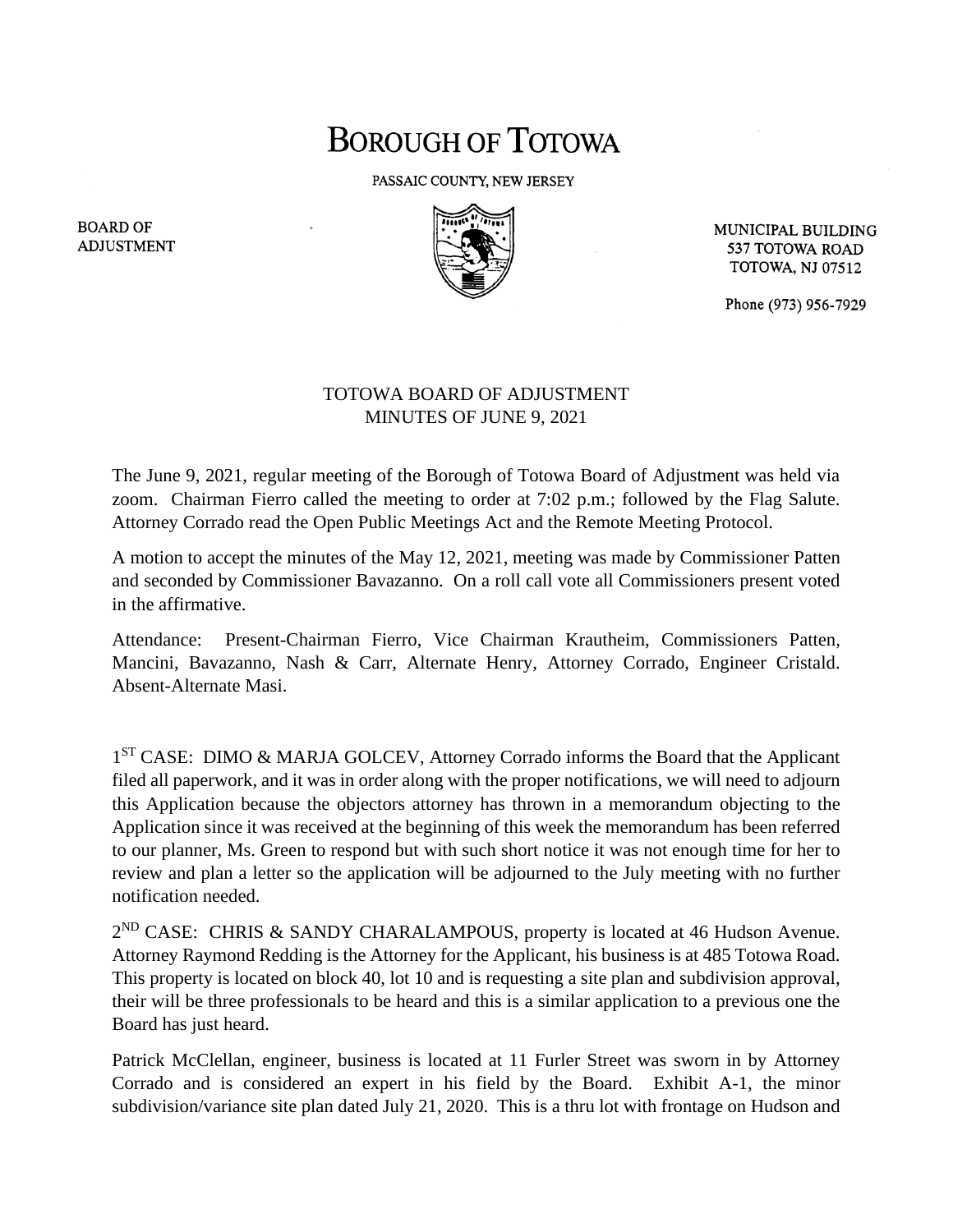Carroll, it is similar to a previous application he had before our Board at lot 18 & 7 which is adjacent to this property. The property has about 6,100 square feet of land in an R-7 zone. Sheet 2 on Exhibit A-1 is the existing conditions plan. There is an existing development closer to the frontage on Hudson, the Applicant is requesting to remove the one-story frame garage and limit parking to the driveway and small level area behind it. The applicant also will remove a portion of a concrete patio and some fencing along the southernly part of the property and some fencing around the back portion. The dwelling size is approximately 42' x 24' for the new construction. In order to de this they are requesting some variance relief-lot area, lot width, lot depth, front yard, side yard, rear yard, F.A.R., and maximum permitted coverage. Mr. McClellan reviews a letter from Board Engineer Mr. Cristaldi dated May 12, 2021. Under general statements they are all commentary, under technical comments, they will supply sign and sealed surveys, there is a small increase in impervious cover (net increase is 844 square feet), parking spaces do require a design waiver for front yard parking, and the zoning schedule for list of variances that are being sought today. Commissioner Patten asked about the seepage pit, if it will be on both lots. Mr. McClellan states there will be just one on Carroll Place. Commissioner Patten also asked doesn't the create a hardship on Hudson Ave property for water drainage. Mr. McClellan states that is currently goes toward the vacant lot, so the increase is mitigated towards the drywall on the vacant lot. Commissioner Bavazanno asked if the exiting garage being removed will that mean more parking on the streets. Mr. McClellan states they still have 4 spaces on the property to park and the new construction will also have 4 of street parking spaces. Commissioner Bavazanno also asked about a sidewalk being added on Carroll Place. Attorney Redding states that if the town approves a sidewalk the Applicant would not odject. Mr. McClellan also is not opposed but the two properties on either side do not have a sidewalk, if they find that the previous application for lot 18 & 7 required sidewalks then this application will follow. Mr. Cristaldi asked if they can address the size of the lots in regard to the ordinance and how many houses on Carroll Place front on Carroll Place and if this will look out of place. Mr. McClellan states the remainder lot is 2,849 square feet and the new lot will be 3,324 square feet. The subdivision does not effectively change how Hudson Ave is perceived and on Carroll Place side there are a decent stretch of house, not one currently on lot 18, but one is proposed to go there.

Yogesh Mistry, Architect, business address 350 Clark Drive, Budd Lake, NJ, was sworn in by Attorney Corrado and considered an expert in his field by the Board. Exhibit A-2, a set of drawings containing two sheets and dated 7/21/2020. Sheet A2.01 is the proposed floor plans of the new construction, the existing structure will remain the same. The new construction will be a single family, two-story structure at 23 ½' deep and 41' wide. There will be a one car garage attached to an unfinished basement. The first floor will consist of a living room, dining room, kitchen, family room, and a half bath. The second floor will consist of a master bedroom with a master bath, 2 additional bedrooms, and a bathroom. Each floor will be 965 square feet. Sheet A4-01 is the elevation of the building, approximately 9' difference in the grade. The application meets height requirements of 30' (29'11). The exterior will be earth tones with a stone base. Chairman Fierro asked if the footprint is 20' x 40', Mr. Mistry states it is 23  $\frac{1}{2}$  x 40'11  $\frac{1}{2}$ . Chairman Fierro asked if there is parking is in the front yard on other properties, Mr. Misrty states the there is one house lower and one on the upper corner on that same side that have parking in the front and on the opposite side it is more common. Commissioner Bavazanno asked if it will be a full basement,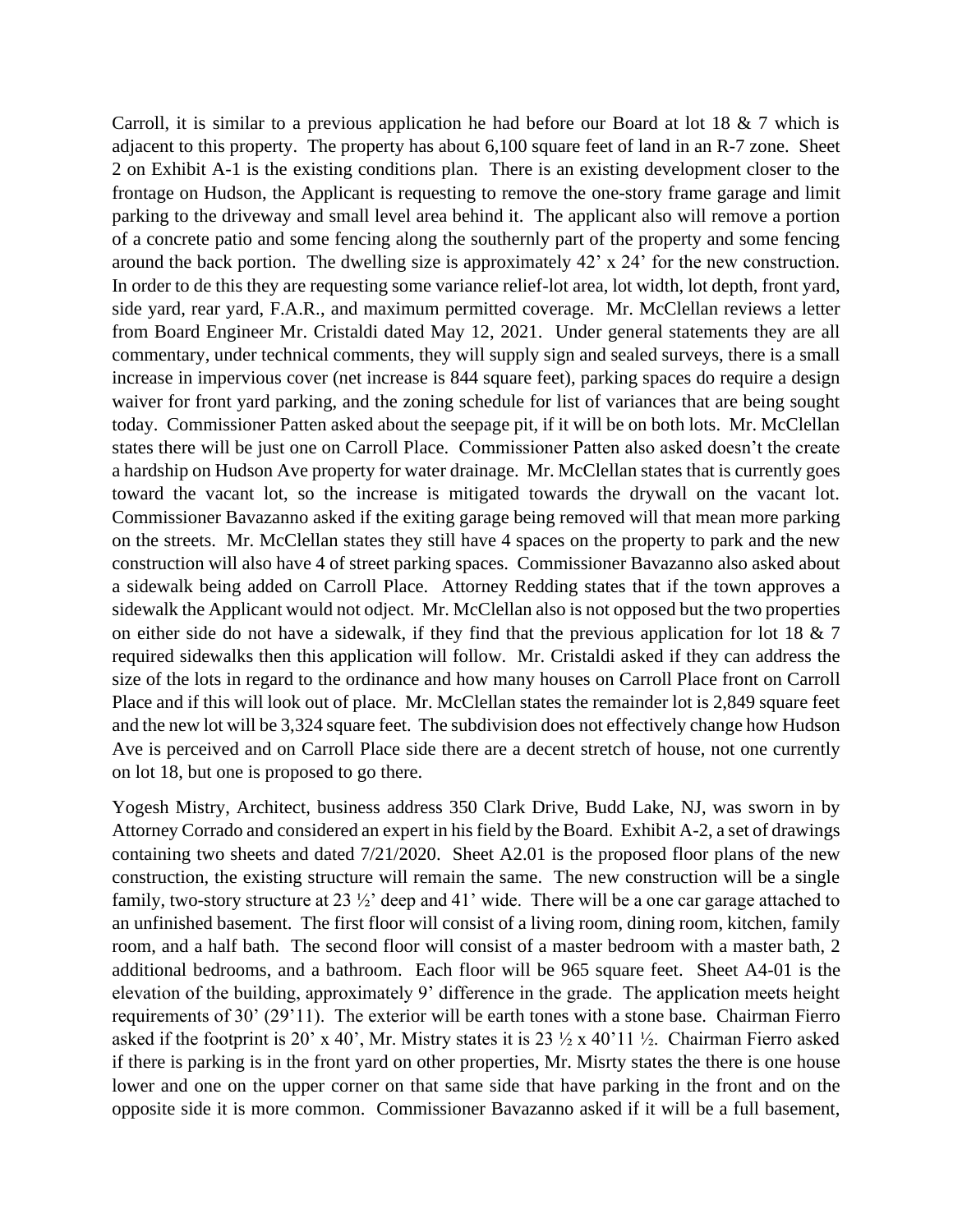Mr. Mistry states a portion of the basement is the garage and the remainder will be unfinished. Commissioner Mancini would like to know the basement height, Mr. Mistry states it is slightly under 8 feet. Commissioner Carr asked on Carroll Street is there on street parking on that side of the road because he did not see any cars on the google view. Mr. Mistry was not sure, Commissioner Patten states there is parking on that side of the road. Commissioner Pattem asked if the basement will be unfinished then why do they need such a large window in the front. Mr. Misrty stated they can make it smaller, the grade just allowed for it. Commissioner Patten asked if there will be no development in the rear yard for a patio or deck, or will it just be a walk out. Mr. Mistry informs there will be none, just a walk out. Chairman Fierro asked what the dimension of the window for the basement is, Mr. Mistry says it is possibly 5' wide x 3' high. Vice Chairman Krautheim asked about the first house on Carroll, closest to Union Blvd, it looks like it is on an undersized lot. Mr. Mistry states it does look tight to the adjacent properties. Engineer Cristaldi states the building height is less than 30'.

Charles Heydt, business address is 282 Taft Court, River Edge, NJ, was sworn in by Attorney Corrado and considered an expert in his field by the Board. Mr. Heydt shows a phot exhibit of the property and explains they are asking for a D4, F.A.R. variance-use is permitted and not talking about density. The pictures show the existing home frontage and the rear. The applicant is requesting to subdivide and causes an issue with the lot area where 7000 is required and 2845 is existing and 3324 is the new construction, lot width where 70 is required and 37.5 is existing and 50 will be the new construction, and lot depth, where 90 is required and 75.97 is existing and 98.45 is the new construction. The bulk variances are front and side yard setbacks and rear yard setbacks. There is little to no negative impact for the side yard setback, the front yard with one vehicle in the garage and sufficient depth for driveway for 2 more vehicles. The rear yard has a comfortable rear yard space for the home. The benefit of the proposed footprint of the building is tailored to the property and still has comfortable setbacks to provide for appropriate light, air and open space on the subject property without creating any substantial impacts on the adjacent lots. The F.A.R. is 40% permitted and 75.8 proposed for lot 10.01 and 58.06 proposed for lot 10.02. Storm water coverage the applicant is proposing a storm water system.

At this time the meeting is being opened to the public.

No public to be heard.

At this time a motion was made by Commissioner Nash to close the public portion of the meeting and was seconded by Commissioner Bavazanno.

A motion was made by Commissioner Bavazanno to approve this application and seconded by Commissioner Carr. Application was approved  $6 - 1$  Abstained.

2<sup>ND</sup> CASE: INTERIOR CONSTRUCTION GROUP, LLC, 75 Dewey Avenue. Attorney Raymond Redding explains the application. This is for a second-floor extension, one variance for front yard setback.

Matthew Evans, Architect, business is located at 470 Chamberlain Avenue, Paterson, NJ and was sworn in by Attorney Corrado and considered an expert in his field by the Board. Exhibit A-1, the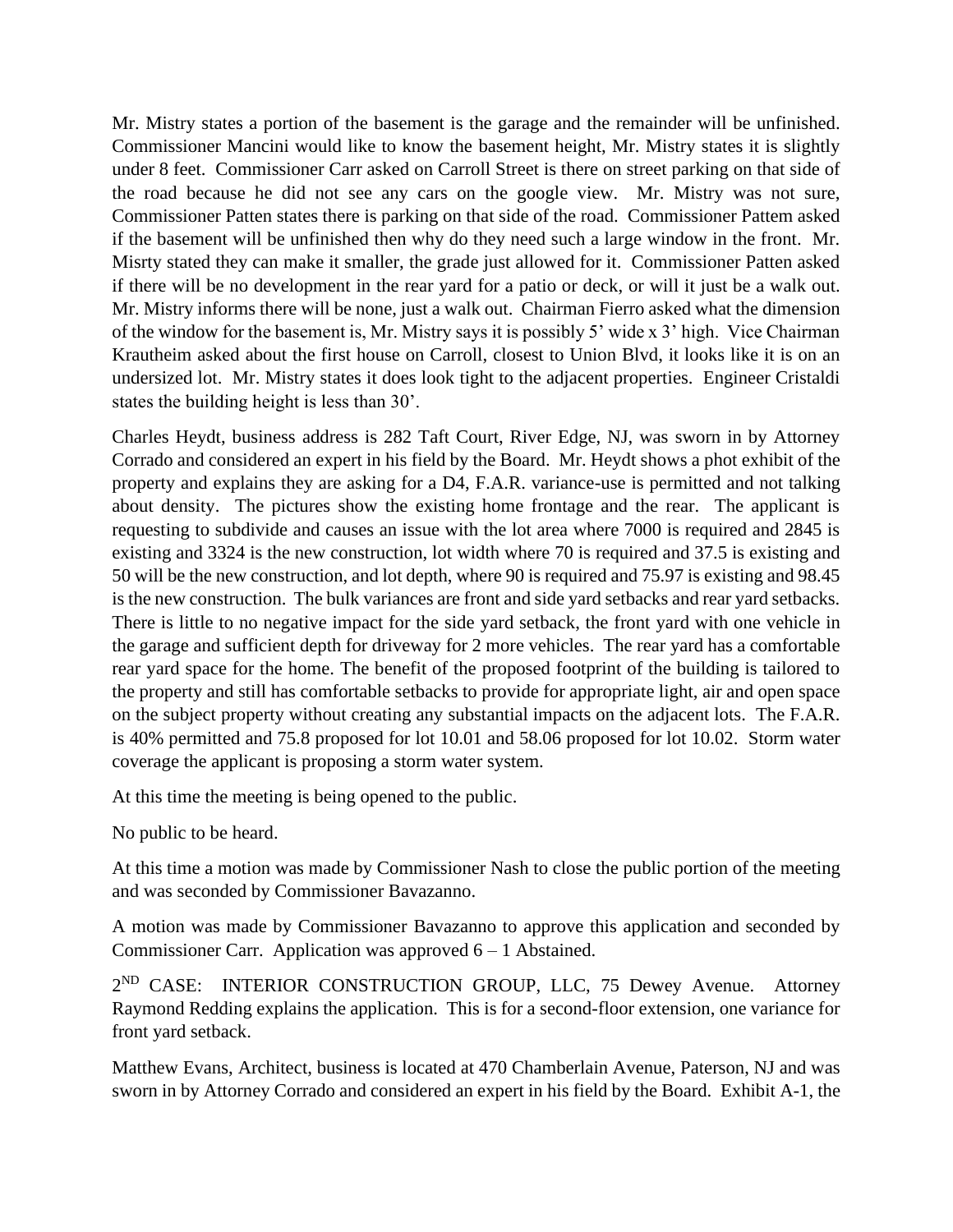site plan shows the existing one family home, which will remain one family. The home has a detached garage in rear and is a 60' x 100' structure. The Applicant is requesting a second-floor addition to the 1 and a half story frame dwelling. There are a few pre-existing non-conforming conditions, lot area where 7 thousand is required and 6 thousand is existing, lot width where 70 ' is required and 60' exists, front yard setbacks where 25 is required and 10.25 exists, and lot depth because of the detached garage. The first floor will have a living room, dining room, kitchen, and half bath. The second floor will have a laundry room, master bedroom with master bath and walk in closet, 2 additional bedrooms, and a bathroom. The applicant is looking to square off the building on the second floor. Commissioner Bavazanno asked if the pilar was always existing, Mr. Evans responds the patio in back has bilco door and now squaring off the back would cover the patio. Commissioner Mancini asked what the increase in square footage will be, Mr. Evans responds 800 square feet. Commissioner Carr asked if the addition would raise the overall height, Mr. Evans responds it will but still remain within the ordinance. Vice Chairman Krautheim would like to know if they will change the existing footprint of the building, Mr. Evans responds it will remain the same. Engineer Cristaldi asked about getting rid of the bilco door in the back, Mr. Evans said it will be in the interior now.

At this time the meeting is being open to the public.

No public to be heard.

At this time a motion was made by Commissioner Patten to close the public portion of the meeting and was seconded by Commissioner Carr.

A motion was made by Commissioner Nash to approve this application and was seconded by Commissioner Patten, the application passed  $7 - 0 \otimes 8:22$  P.M.

3<sup>RD</sup> CASE: Alby & Brianna Vasquez, 258 Grant Avenue. Attorney Raymond Redding explains the Application is for a second-floor addition.

Scott Lurie, Architect, business located at 645 Lotus Avenue, Oradell NJ, was sworn in by Attorney Corrado and considered an expert in his field by the Board. Exhibit A-1 are the plans submitted by Mr. Lurie and are marked PA-1 dated 2/2/2021-Floor plans, Elevations, and Architectural site plan. There are three variances needed, minimum front yard setbacks, side yard setback, and F.A.R. The existing home is a one-story home, and they would like to add a second floor to consist of 3 bedrooms, 2 bathrooms, and a small study/play area and to the first floor increase the living area and kitchen. The addition covers the entire second floor with the exception of the eastern left side, the second floor is setback an extra 2' off the face of the existing house so they can maintain a side yard. The front yard exists at 6.9 and because they are building over expanding a non-conforming and that is where the variance is needed.

Alby Vasquez, Applicant was sworn in by Attorney Corrado. Mr. Vasquez and his wife, Brianna and their two children all live at the home. He would like to enlarge the home so the children can have their own rooms. Commissioner Mancini would like to know how long they have been living in the home, Mr. Vasquez responds they closed in December and moved in in January. Vice Chairman Krautheim asked if they are just going over the existing footprint, Mr. Lurie responds